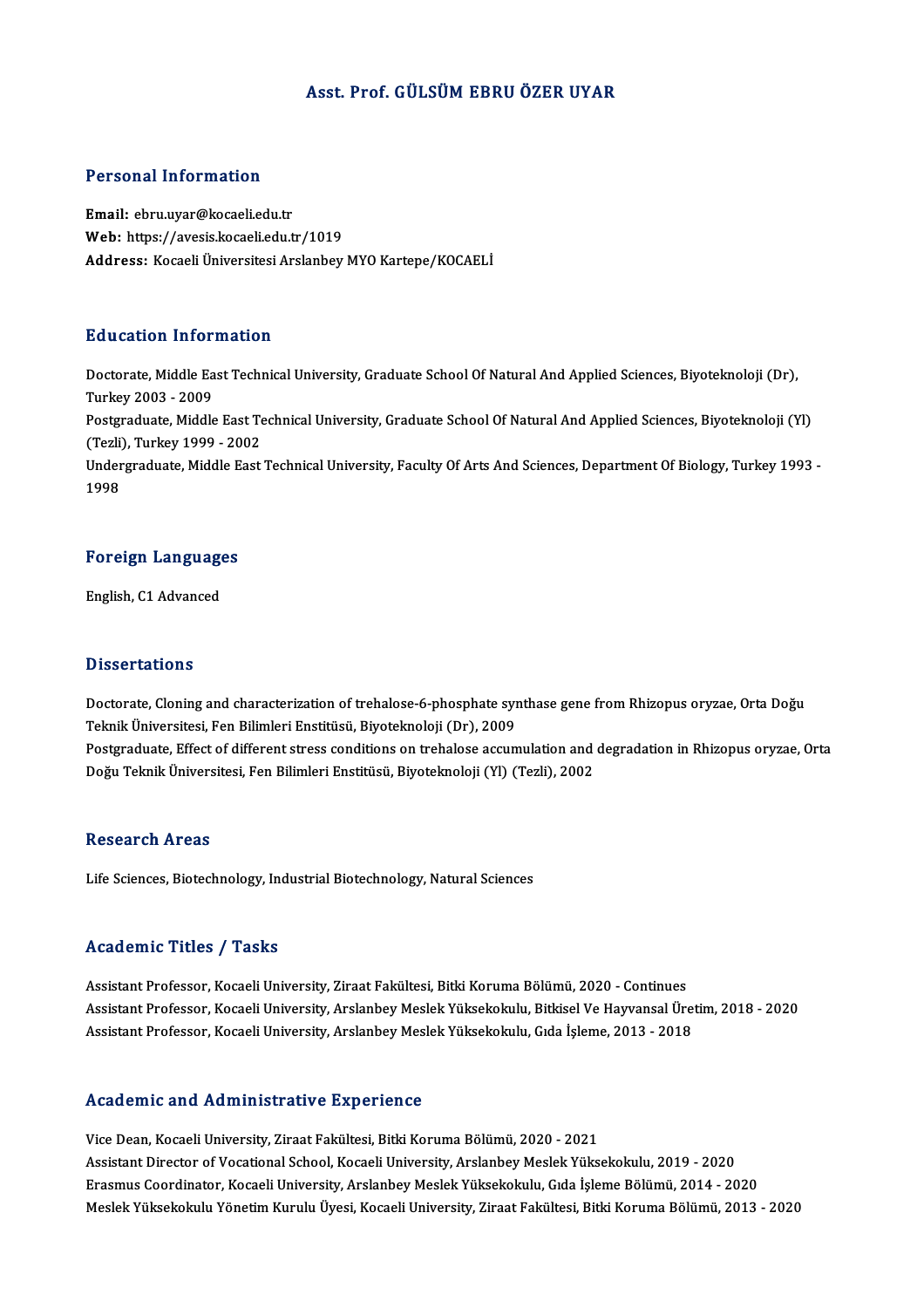## Courses

Courses<br>The Physiology of Horticulture, Associate Degree<br>Plants and Humans, Associate Degree **Pourbos<br>The Physiology of Horticulture, Associ<br>Plants and Humans, Associate Degree**<br>Food Misrobiology, Associate Degree The Physiology of Horticulture, Associ<br>Plants and Humans, Associate Degree<br>Food Microbiology, Associate Degree<br>Pegulation of Cane Expression, Under Plants and Humans, Associate Degree<br>Food Microbiology, Associate Degree<br>Regulation of Gene Expression, Undergraduate<br>Preharvest Physiology, Associate Degree Food Microbiology, Associate Degree<br>Regulation of Gene Expression, Undergra<br>Preharvest Physiology, Associate Degree<br>Phytopathology, Associate Degree Regulation of Gene Expression, Une<br>Preharvest Physiology, Associate D<br>Phytopathology, Associate Degree<br>Feed and Nutrition, Associate Degree Preharvest Physiology, Associate Degree<br>Phytopathology, Associate Degree<br>Food and Nutrition, Associate Degree Molecular Genetics and Use in Horticulture, Postgraduate Food and Nutrition, Associate Degree<br>Molecular Genetics and Use in Horticulture, Postgraduate<br>Plant Biotechnology Laboratory Techniques, Postgraduate<br>Plant Systematics, Associate Degree Molecular Genetics and Use in Hortic<br>Plant Biotechnology Laboratory Tec<br>Plant Systematics, Associate Degree Plant Biotechnology Laboratory Techniques, Postg<br>Plant Systematics, Associate Degree<br>Genetically Modified Organisms, Associate Degree Plant Systematics, Associate Degree<br>Genetically Modified Organisms, Associate Degree<br>General Botanics, Associate Degree **Genetically Modified Organi<br>General Botanics, Associate<br>Botanics, Associate Degree General Botanics, Associat<br>Botanics, Associate Degree<br>Evolution, Undergraduate** Botanics, Associate Degree<br>Evolution, Undergraduate<br>Genetics II, Undergraduate<br>Use of Molegylar Conetics i Evolution, Undergraduate<br>Genetics II, Undergraduate<br>Use of Molecular Genetics in Horticulture, Postgraduate<br>Petanics, Associate Degree **Genetics II, Undergraduate<br>Use of Molecular Genetics in<br>Botanics, Associate Degree**<br>Microbiology II Lab, Under Use of Molecular Genetics in Horticul<br>Botanics, Associate Degree<br>Microbiology II Lab., Undergraduate<br>Microbiology II Undergraduate Botanics, Associate Degree<br>Microbiology II Lab., Undergradu<br>Microbiology II, Undergraduate<br>Conaties L. Undergraduate Microbiology II Lab., Under<br>Microbiology II, Undergrad<br>Genetics I, Undergraduate<br>Constics Lab., Undergraduate Microbiology II, Undergraduat<br>Genetics I, Undergraduate<br>Genetics Lab., Undergraduate<br>Scientific Bessarsh Methods at Genetics I, Undergraduate<br>Genetics Lab., Undergraduate<br>Scientific Research Methods and Publication Ethics, Postgraduate<br>Project, Associate Degree Genetics Lab., Undergraduate Groundcover Plants and Lawn Areas Establishment, Associate Degree Project, Associate Degree<br>Groundcover Plants and Lawn Areas Establishme<br>Plant Anatomy and Morphology, Undergraduate<br>Cenetisally Modified Organisms, Associate Degree Groundcover Plants and Lawn Areas Establishmen<br>Plant Anatomy and Morphology, Undergraduate<br>Genetically Modified Organisms, Associate Degree<br>Plant Anatomy and Marphology Lab, Undergradua Plant Anatomy and Morphology, Undergraduate<br>Genetically Modified Organisms, Associate Degree<br>Plant Anatomy and Morphology Lab., Undergraduate<br>Croundeover Plants and Lavm Areas Establishment Genetically Modified Organisms, Associate Degree<br>Plant Anatomy and Morphology Lab., Undergraduate<br>Groundcover Plants and Lawn Areas Establishment , Associate Degree<br>Food Chemistry, Associate Degree Plant Anatomy and Morphology Lab., Undergraduate Food Chemistry, Associate Degree

# Advising Theses

Advising Theses<br>Özer Uyar G. E. , The effect of postharvest storage temperature on oxalic and malic acid levels in purslane (Portulaca<br>Skrasse J. ) plant, Pestareduate Q.KANCA(Student), 2020 oleracea L.) plant, Poster<br>Ozer Uyar G. E. , The effect of postharvest storage temperat<br>oleracea L.) plant, Postgraduate, O.KANCA(Student), 2020<br>Ozer Uyar C. E., Determination of the effect of microalges o Özer Uyar G. E. , The effect of postharvest storage temperature on oxalic and malic acid levels in purslane (Port<br>oleracea L.) plant, Postgraduate, O.KANCA(Student), 2020<br>Özer Uyar G. E. , Determination of the effect of mi oleracea L.) plant, Postgraduate, O.KANCA(Student), 2020<br>Özer Uyar G. E. , Determination of the effect of microalgae culture and hydroponic culture on the plant growth,<br>Postgraduate, N.MISMIL(Student), 2019

# Designed Lessons

Özer Uyar G. E., Dark Reactions in Photosynthesis, Doctorate, 2019 - 2020 Özer Uyar G. E., Developments in the Use of Transgenic Plants in Agriculture, Doctorate, 2019 - 2020 Özer Uyar G. E., Basics of Plant Respiration, Doctorate, 2019 - 2020 Özer Uyar G. E., Kasım R., Molecular Genetics and Use in Horticulture, Postgraduate, 2015 - 2016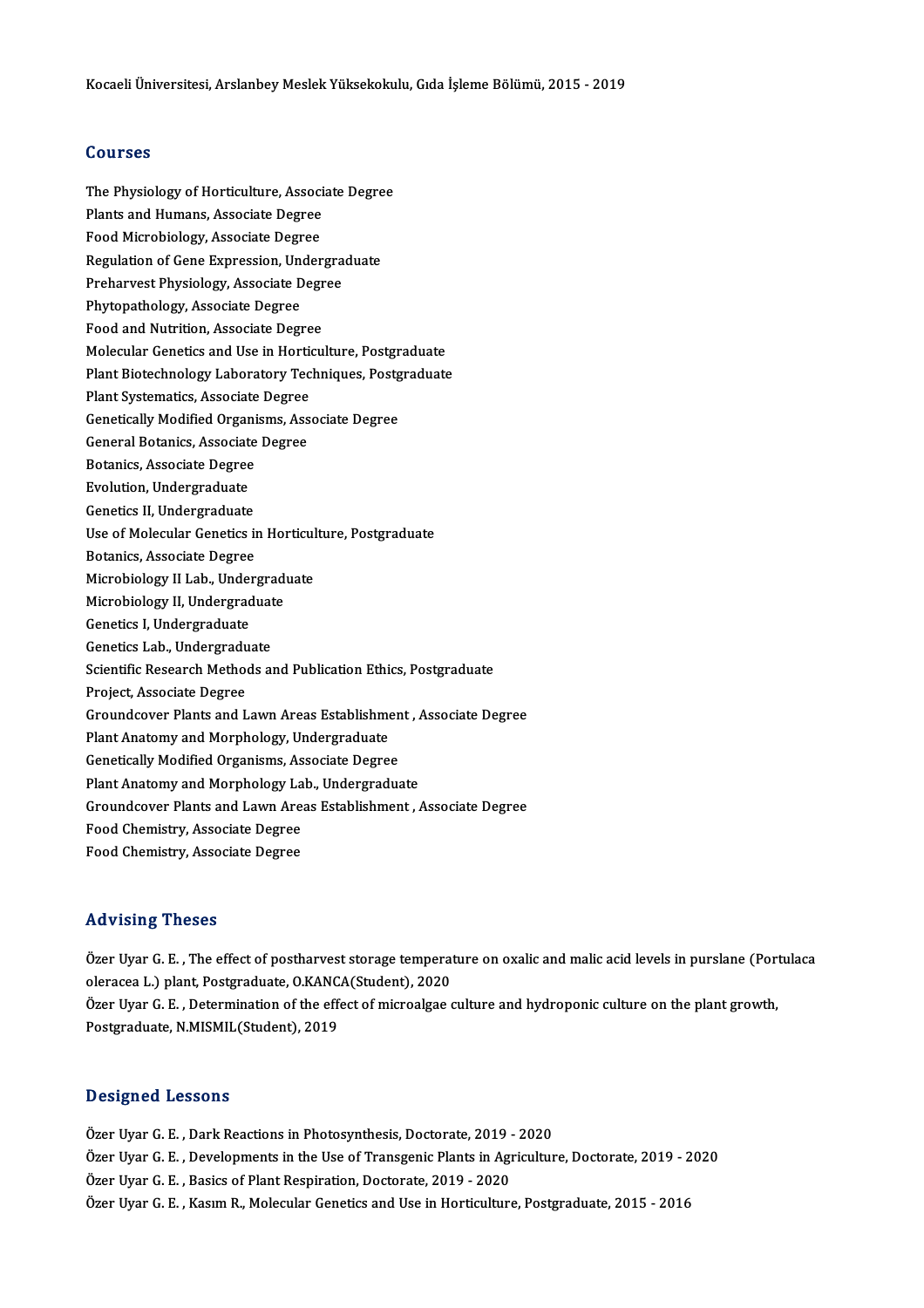Özer Uyar G. E., Kasım R., Kasım M. U., Use of Molecular Genetics in Horticulture, Postgraduate, 2015 - 2016 Özer Uyar G. E. , Kasım R., Kasım M. U. , Use of Molecular Genetics in Horticulture, Postgraduate, 2015 - 2016<br>Özer Uyar G. E. , Kasım R., Kasım M. U. , Plant Biotechnology Laboratory Techniques, Postgraduate, 2015 - 2016<br> Özer Uyar G. E. , Kasım R., Kasım M. U. , Use of Molecular Genetics in Horticulture<br>Özer Uyar G. E. , Kasım R., Kasım M. U. , Plant Biotechnology Laboratory Techniqı<br>Özer Uyar G. E. , Genetically Modified Organisms, Associ Özer Uyar G. E. , Genetically Modified Organisms, Associate Degree, 2014 - 2015<br>Research Infrastructure Information

KasımM.U. ,KasımR.,ÖzerUyarG.E. ,HasatSonrasıFizyolojiLaboratuvar, January2006

# Articles Published in Journals That Entered SCI, SSCI and AHCI Indexes

- rticles Published in Journals That Entered SCI, SSCI and AHCI Indexes<br>I. Effects of ethanol and ultraviolet-c treatments on inactivation of Rhizopus oryzae spores which<br>201180 postboruset ret Effects of ethanol and<br>cause postharvest rot<br>Orer Uver C.E., Uver P. Effects of ethanol and<br>cause postharvest ro<br>Özer Uyar G. E. , Uyar B.<br>FOOD SCIENCE AND TE cause postharvest rot<br>Özer Uyar G. E. , Uyar B.<br>FOOD SCIENCE AND TECHNOLOGY, vol.39, pp.691-695, 2019 (Journal Indexed in SCI)<br>Claring and aunuscsion of trabaloge 6 phosphate synthase 1 from Phisonys Özer Uyar G. E. , Uyar B.<br>FOOD SCIENCE AND TECHNOLOGY, vol.39, pp.691-695, 2019 (Journal Indexed in SCI)<br>II. Cloning and expression of trehalose-6-phosphate synthase 1 from Rhizopus oryzae<br>Uyar E. O. , Yucel M., Hamamcı H. FOOD SCIENCE AND TECHNOLO<br>Cloning and expression of tra<br>Uyar E. O. , Yucel M., Hamamcı H.<br>JOUPNAL OF PASIC MICPOPIOLO
- JOURNAL OF BASIC MICROBIOLOGY, vol.56, pp.459-468, 2016 (Journal Indexed in SCI) Uyar E. O. , Yucel M., Hamamcı H.<br>JOURNAL OF BASIC MICROBIOLOGY, vol.56, pp.459-468, 2016 (Journal Inde<br>III. Effect of different stresses on trehalose levels in Rhizopus oryzae<br>Urar E.O. HAMAMCLH, Tuarkel S.
- **JOURNAL OF BASIC MICROBIOLOGY<br>Effect of different stresses on t<br>Uyar E. O. , HAMAMCI H., Tuerkel S.<br>JOURNAL OF PASIC MICROPIOLOGY** Uyar E. O. , HAMAMCI H., Tuerkel S.<br>JOURNAL OF BASIC MICROBIOLOGY, vol.50, no.4, pp.368-372, 2010 (Journal Indexed in SCI)

# Articles Published in Other Journals

- rticles Published in Other Journals<br>I. Growth and Lipid Production of Two Microalgae Strains in Pilot Scale (35 L) Panel Photobioreactors<br>Uran B. Kuthk T. Özer Uran C. E. Kapugu N Growth and Lipid Production of Two Mi<br>Uyar B., Kutluk T., Özer Uyar G. E., Kapucu N.<br>Journal of Advanced Physics, vol 7, pp. 1, 2, 20 Growth and Lipid Production of Two Microalgae Strains in Pilot Scale (35 L) Pa<br>Uyar B., Kutluk T., Özer Uyar G. E. , Kapucu N.<br>Journal of Advanced Physics, vol.7, pp.1-3, 2018 (Refereed Journals of Other Institutions)<br>FEEE Uyar B., Kutluk T., Özer Uyar G. E. , Kapucu N.<br>Journal of Advanced Physics, vol.7, pp.1-3, 2018 (Refereed Journals of Other Institutions)<br>II. EFFECT OF NaCl AND KCl SALTS ON GROWTH AND LACTIC ACID PRODUCTION OF Rhizopus O
- Journal of Advanced Phy<br>EFFECT OF NaCl AND<br>Özer Uyar G. E. , Uyar B.<br>CIDA / THE JOUPNAL O EFFECT OF NaCl AND KCl SALTS ON GROWTH AND LACTIC ACID PRODUCTION OF Rhizopus (<br>Özer Uyar G. E. , Uyar B.<br>GIDA / THE JOURNAL OF FOOD, vol.41, no.5, pp.299-304, 2016 (Refereed Journals of Other Institutions)<br>POSTHAPVEST ASC GIDA / THE JOURNAL OF FOOD, vol.41, no.5, pp.299-304, 2016 (Refereed Journals of Other Institutions)
- Özer Uyar G. E. , Uyar B.<br>GIDA / THE JOURNAL OF FOOD, vol.41, no.5, pp.299-304, 2016 (Refereed Journals of Other Institutions)<br>III. POSTHARVEST ASCORBIC ACID TREATMENTS ON COLOR AND SUGAR CHANGES ON FRESH CUT<br>CARROT POSTHARVEST ASCORBIC ACID TRE<br>CARROT<br>KASIM R., KASIM M. U. , ÖZER UYAR G. E.<br>International Journal of Besearch In Agri

International Journal of Research In Agriculture and Food Sciences, pp.1-8, 2015 (Refereed Journals of Other<br>Institutions) KASIM R., KA<br>International<br>Institutions)<br>Postbaryosi International Journal of Research In Agriculture and Food Sciences, pp.1-8, 2015 (Refereed Journal<br>IN. Postharvest ascorbic acid treatments on color and sugar changes on fresh cut carrots<br>EXASIM D. FASIM M.U., ÖZER UVAR C.

Institutions)<br><mark>Postharvest ascorbic acid treatment</mark><br>KASIM R., KASIM M. U. , ÖZER UYAR G. E.<br>International Journal of Beseersh In Agri Postharvest ascorbic acid treatments on color and sugar changes on fresh cut carrots<br>KASIM R., KASIM M. U. , ÖZER UYAR G. E.<br>International Journal of Research In Agriculture and Food Sciences, vol.2, pp.1-8, 2015 (Refereed

KASIM R., KASIM M. U. , ÖZER UYAR G. E.<br>International Journal of Research In Agriculture and Food Sciences, vol.2, pp.1-8, 2015 (Refereed Journals of Other<br>Institutions)

# Books&Book Chapters

ooks & Book Chapters<br>I. Taze Kesilmiş Ürünlerde Biyoteknolojik Yaklaşımlar<br>Özer Uran G. E. Uran P to & Dook Unapter<br>Taze Kesilmiş Ürünle:<br>Özer Uyar G. E. , Uyar B.<br>in: Tare Kesilmiş Ürün T

Taze Kesilmiş Ürünlerde Biyoteknolojik Yaklaşımlar<br>Özer Uyar G. E. , Uyar B.<br>in: Taze Kesilmiş Ürün Teknolojisi, Kasım R.,Kasım M.U.,Şanlıbaba P., Editor, Palme Yayın Dağıtım, Ankara, pp.109-Özer Uyar<br>in: Taze K<br>143, 2021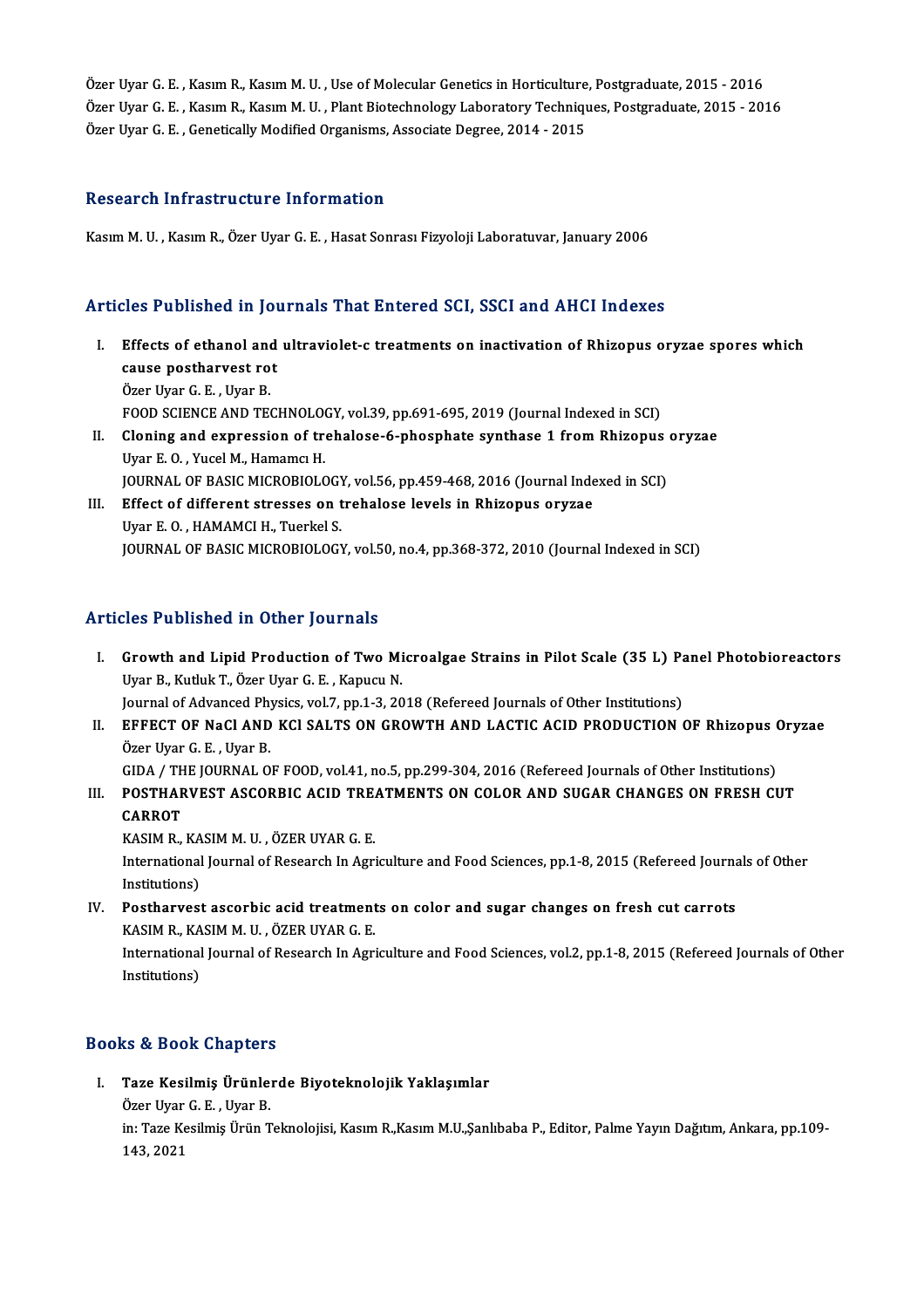# Refereed Congress / Symposium Publications in Proceedings<br>Refereed Congress / Symposium Publications in Proceedings

| Refereed Congress / Symposium Publications in Proceedings |                                                                                                                                                                 |
|-----------------------------------------------------------|-----------------------------------------------------------------------------------------------------------------------------------------------------------------|
| L.                                                        | HYDROPONIC SYSTEMS FOR PHYTOREMEDIATION                                                                                                                         |
|                                                           | Özer Uyar G E                                                                                                                                                   |
|                                                           | 2. INTERNATIONAL ICONTECH SYMPOSIUM On Innovative Surveys in Positive Sciences, Budapest, Hungary, 23 - 26<br>September 2020, pp 372                            |
| Н.                                                        | Mikroalg kültürü ile hidroponik kültürün birleştirilmesinin bitki gelişimine etkisinin belirlenmesi<br>MISMIL N., ÖZER UYAR G. E.                               |
|                                                           | Uluslararası Katılımlı 20. Ulusal Biyoteknoloji Kongresi, Turkey, 10 - 12 October 2019                                                                          |
| III.                                                      | Bazı kayısı çeşitlerine kurutma öncesi Ultraviyole-C uygulamasının kurutma süresince                                                                            |
|                                                           | mikroorganizma gelişimi üzerine etkisi                                                                                                                          |
|                                                           | Koçkan C., Özer Uyar G. E.                                                                                                                                      |
|                                                           | Uluslararası Katılımlı 20. Ulusal Biyoteknoloji Kongresi, Turkey, 10 - 12 October 2019                                                                          |
| IV.                                                       | Rhizopus oryzae ile patates kabuğu atıklarından etanol üretimi                                                                                                  |
|                                                           | BOZKURT D., ÖZER UYAR G. E.                                                                                                                                     |
|                                                           | Uluslararası Katılımlı 20. Ulusal Biyoteknoloji Kongresi, Turkey, 10 - 12 October 2019                                                                          |
| V.                                                        | What might be the reason behind evolution of C4 photosynthesis?                                                                                                 |
|                                                           | ÖZER UYAR G E , KANCA O                                                                                                                                         |
|                                                           | 1st International Eurasian Conference on Biological and Chemical Sciences (EurasianBioChem 2018), 26 - 27 April                                                 |
|                                                           | 2018                                                                                                                                                            |
| VI.                                                       | Growth and lipid production of two microalgae strains in pilot scale (35 L) panel photobioreactors<br>UYAR B., MISMIL N., KUTLUK T., ÖZER UYAR G. E., KAPUCU N. |
|                                                           | 4th International Conference on Computational And Experimental Science And Engineering (ICCESEN-2017), 4 -                                                      |
|                                                           | 08 September 2017                                                                                                                                               |
| VII.                                                      | Rhizopus oryzae nin morötesi radyasyonuyla morfolojisinin değiştirilmesi                                                                                        |
|                                                           | ÖZER UYAR G. E., UYAR B.                                                                                                                                        |
|                                                           | 18. Ulusal Biyoteknoloji Kongresi, Turkey, 18 - 19 December 2015                                                                                                |
| VIII.                                                     | Effect of NaCl and KCl on the growth morphology and lactic acid production of Rhizopus oryzae                                                                   |
|                                                           | ÖZER UYAR G. E., UYAR B.                                                                                                                                        |
|                                                           | BEC 2015, 19 - 21 November 2015                                                                                                                                 |
| IX.                                                       | Rhizopus oryzae nin Trehaloz 6 fosfat sentaz Geninin Kopyalanması ve Karakterizasyonu                                                                           |
|                                                           | ÖZER UYAR G. E., YÜCEL A. M., HAMAMCI H.                                                                                                                        |
|                                                           | 16. Biyoteknoloji Kongresi, Turkey, 13 - 16 December 2009                                                                                                       |
| X.                                                        | Rhizopus oryzae da Farklı Stres Koşullarının Trehaloz Birikimi ve Yıkımına Etkisi                                                                               |
|                                                           | ÖZER UYAR G. E., HAMAMCI H., TÜRKEL S.                                                                                                                          |

13. Biyoteknoloji Kongresi, Turkey, 25 - 29 August 2003

# Supported Projects

Supported Projects<br>Özer Uyar G. E. , Mısmıl N., Project Supported by Higher Education Institutions, Determination of the effect of integration<br>misroelsee sulture and bydnapenis sulture en greyth of Mantha pinerita 2019, 20 Bupported Trojects<br>Özer Uyar G. E. , Mısmıl N., Project Supported by Higher Education Institutions, Determi<br>microalgae culture and hydroponic culture on growth of Mentha piperita, 2018 - 2019<br>Uran B. Konugu N. Özer Uran G. Özer Uyar G. E. , Mısmıl N., Project Supported by Higher Education Institutions, Determination of the effect of integra<br>microalgae culture and hydroponic culture on growth of Mentha piperita, 2018 - 2019<br>Uyar B., Kapucu N.

microalgae culture and hydroponic culture on grov<br>Uyar B., Kapucu N., Özer Uyar G. E. , Kutluk T., Proje<br>production process from microalgae, 2016 - 2017<br>Özer Uyar G. E., Project Sunnerted by Higher Educ Uyar B., Kapucu N., Özer Uyar G. E. , Kutluk T., Project Supported by Higher Education Institutions, Improving the oil<br>production process from microalgae, 2016 - 2017<br>Özer Uyar G. E. , Project Supported by Higher Education

production process from microalgae, 2016 - 2017<br>Özer Uyar G. E. , Project Supported by Higher Educ<br>Rhizopus oryzae, 2016 - 2017 Özer Uyar G. E. , Project Supported by Higher Education Institutions, Amylase production from potato peel waste by<br>Rhizopus oryzae, 2016 - 2017<br>Özer Uyar G. E. , Uyar B., Project Supported by Higher Education Institutions,

Özer Uyar G. E. , Uyar B., Project Supported by Higher Education Institutions, Changing the morphology of Rhizopus<br>oryzae via random mutation, 2014 - 2016